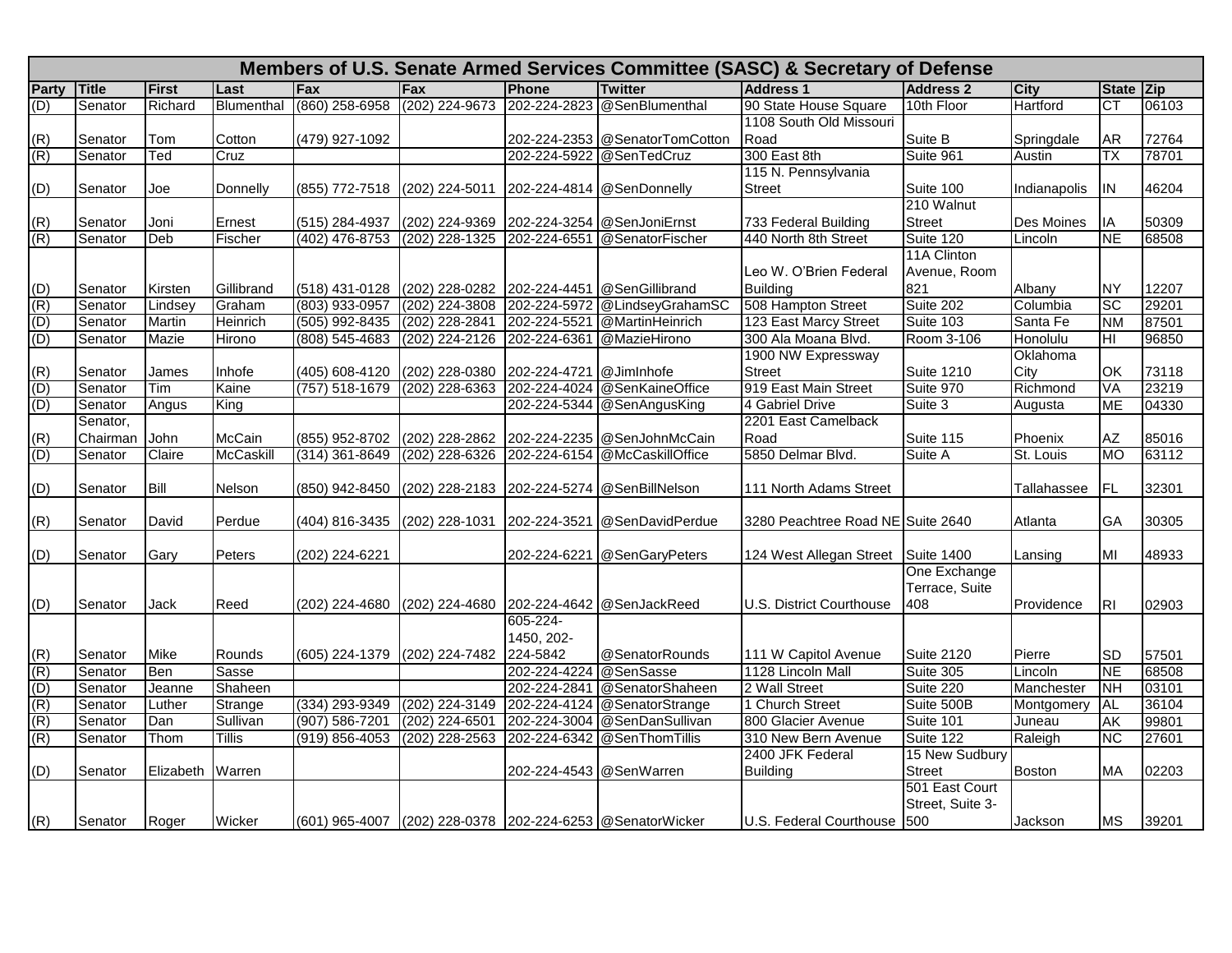| of<br>Defense,<br>@DeptofDefense<br>N/A<br>General<br>1000 Defense Pentagon<br>Washington D.C. 20301<br>James<br>Mattis<br>Members of U.S. Senate not on SASC - Points of Contact<br>Party<br>Fax<br><b>Title</b><br><b>First</b><br>Fax<br>Phone<br><b>Address 1</b><br><b>Address 2</b><br><b>City</b><br>State Zip<br>Last<br>37203<br>(R)<br>3322 West End Avenue<br>Suite 120<br>$\overline{T}N$<br>Senator<br>Alexander<br>Nashville<br>Lamar<br>(R)<br>2120 Capitol Avenue<br><b>Suite 2013</b><br>Senator<br>John<br>Cheyenne<br><b>WY</b><br>82001<br><b>Barrasso</b><br>(D)<br>1127 Sherman Street<br>80203<br>Suite 150<br>lCO.<br>Senator<br>Michael<br><b>Bennett</b><br>Denver<br>(R)<br>63105<br><b>Blunt</b><br>7700 Bonhomme Avenue Suite 315<br>Senator<br>Roy<br>Clayton<br><b>MO</b><br>(D)<br>07102<br>One Gateway Center<br>23rd Floor<br>Senator<br>Cory<br><b>Booker</b><br>Newark<br><b>NJ</b><br>1401 West Capitol<br>Avenue<br>Suite 155<br><b>Little Rock</b><br>(R)<br>John<br>72201<br>Senator<br>AR<br>Boozman<br>200 North High St. Room<br>614<br>(D)<br>Sherrod<br>Columbus<br>43215<br>Senator<br>IOH<br><b>Brown</b><br>Winston-<br>Richard<br>2000 West First Street<br>Suite 508<br>Salem<br>27104<br>(R)<br>Senator<br><b>NC</b><br>Burr<br>98174<br>(D)<br>915 Second Avenue<br><b>Suite 3206</b><br>Seattle<br>WA<br>Senator<br>Maria<br>Cantwell<br>Shelley<br>(R)<br>Capito<br>500 Virginia Street East<br>Suite 950<br><b>WV</b><br>25301<br>Moore<br>Charleston<br>Senator<br>Tower 1, Suite<br>Benjamin Cardin<br>(D)<br>100 S. Charles Street<br>1710<br>21201<br>Baltimore<br><b>MD</b><br>Senator<br>500 West Loockerman<br>19904<br>(D)<br><b>Street</b><br>Suite 470<br><b>DE</b><br>Senator<br>Thomas<br>Carper<br>Dover<br>(D)<br>200 N Third Street<br>17101<br>Senator<br>Robert<br>Suite 14A<br>Harrisburg<br>PA<br>Casey<br>Suite 100<br>Bill<br>5555 Hilton Avenue<br>Baton Rouge LA<br>70808<br>(R)<br>Senator<br>Cassidy<br>(R)<br>Senator<br>Suite 550<br>39201<br>Thad<br>Cochran<br>190 East Capitol Street<br>Jackson<br><b>MS</b><br>(R)<br><b>68 Sewall Street</b><br>Room 507<br>04330<br>Senator<br>Susan<br>Collins<br><b>ME</b><br>Augusta<br>500 W. Loockerman<br>Christoph<br><b>Street</b><br>Suite 450<br>19904<br>(D)<br>Senator<br>Dover<br>er<br>Coons<br>IDE<br>(R)<br><b>Bob</b><br>3322 West End Avenue<br>Suite 610<br>37203<br>Senator<br>Corker<br>Nashville<br><b>ITN</b><br>Chase Tower, 221 West<br>(R)<br><b>Sixth Street</b><br>78701<br>John<br><b>Suite 1530</b><br>Austin<br>TX<br>Senator<br>Cornyn<br>333 Las Vegas<br>Catherine Cortez Masto<br><b>Boulevard South</b><br><b>Suite 8016</b><br>Las Vegas<br><b>NV</b><br>89101<br>(D)<br>Senator<br>(R)<br>83702<br>251 East Front Street<br>Suite 205<br>$\overline{1}$<br>Senator<br>Mike<br><b>Boise</b><br>Crapo<br>(R)<br>59601<br>Senator<br>30 West 14th Street<br>Suite 206<br>MT<br><b>Steve</b><br>Daines<br>Helena<br>8 South Old State Capitol<br>(D)<br>Tammy<br>Duckworth<br>Plaza<br>62701<br>Senator<br>Springfield<br>IIL.<br>(D)<br>62703<br>Senator<br>Richard Durbin<br>525 South 8th Street<br>Springfield<br>$\mathbb{L}$<br>2120 Capitol<br>Federal Center, Suite<br>(R)<br><b>WY</b><br>82001<br>Michael<br>Enzi<br>2007<br>Cheyenne<br>Senator<br>Avenue<br>11111 Santa Monica<br>(D)<br>Blvd.<br>Suite 915<br>90025<br><b>Dlanne</b><br>Feinstein<br>Los Angeles<br><b>CA</b><br>Senator<br>2200 East Camelback<br>(R)<br>Phoenix<br>AZ<br>85016<br>Jeff<br>Flake<br>Road<br>Phoenix<br>Senator<br>Al<br>60 Plato Blvd. East<br>(D)<br>Suite 220<br>Saint Paul<br>55107<br>Senator<br>Franken<br><b>MN</b> | Secretary |  |  |  |  |  |  |
|------------------------------------------------------------------------------------------------------------------------------------------------------------------------------------------------------------------------------------------------------------------------------------------------------------------------------------------------------------------------------------------------------------------------------------------------------------------------------------------------------------------------------------------------------------------------------------------------------------------------------------------------------------------------------------------------------------------------------------------------------------------------------------------------------------------------------------------------------------------------------------------------------------------------------------------------------------------------------------------------------------------------------------------------------------------------------------------------------------------------------------------------------------------------------------------------------------------------------------------------------------------------------------------------------------------------------------------------------------------------------------------------------------------------------------------------------------------------------------------------------------------------------------------------------------------------------------------------------------------------------------------------------------------------------------------------------------------------------------------------------------------------------------------------------------------------------------------------------------------------------------------------------------------------------------------------------------------------------------------------------------------------------------------------------------------------------------------------------------------------------------------------------------------------------------------------------------------------------------------------------------------------------------------------------------------------------------------------------------------------------------------------------------------------------------------------------------------------------------------------------------------------------------------------------------------------------------------------------------------------------------------------------------------------------------------------------------------------------------------------------------------------------------------------------------------------------------------------------------------------------------------------------------------------------------------------------------------------------------------------------------------------------------------------------------------------------------------------------------------------------------------------------------------------------------------------------------------------------------------------------------------------------------------------------------------------------------------------------------------------------------------------------------------------------------------------------------------------------------------------------------------------------------------------------------------------------------------------------------------------------------------------------------------------------------|-----------|--|--|--|--|--|--|
|                                                                                                                                                                                                                                                                                                                                                                                                                                                                                                                                                                                                                                                                                                                                                                                                                                                                                                                                                                                                                                                                                                                                                                                                                                                                                                                                                                                                                                                                                                                                                                                                                                                                                                                                                                                                                                                                                                                                                                                                                                                                                                                                                                                                                                                                                                                                                                                                                                                                                                                                                                                                                                                                                                                                                                                                                                                                                                                                                                                                                                                                                                                                                                                                                                                                                                                                                                                                                                                                                                                                                                                                                                                                                    |           |  |  |  |  |  |  |
|                                                                                                                                                                                                                                                                                                                                                                                                                                                                                                                                                                                                                                                                                                                                                                                                                                                                                                                                                                                                                                                                                                                                                                                                                                                                                                                                                                                                                                                                                                                                                                                                                                                                                                                                                                                                                                                                                                                                                                                                                                                                                                                                                                                                                                                                                                                                                                                                                                                                                                                                                                                                                                                                                                                                                                                                                                                                                                                                                                                                                                                                                                                                                                                                                                                                                                                                                                                                                                                                                                                                                                                                                                                                                    |           |  |  |  |  |  |  |
|                                                                                                                                                                                                                                                                                                                                                                                                                                                                                                                                                                                                                                                                                                                                                                                                                                                                                                                                                                                                                                                                                                                                                                                                                                                                                                                                                                                                                                                                                                                                                                                                                                                                                                                                                                                                                                                                                                                                                                                                                                                                                                                                                                                                                                                                                                                                                                                                                                                                                                                                                                                                                                                                                                                                                                                                                                                                                                                                                                                                                                                                                                                                                                                                                                                                                                                                                                                                                                                                                                                                                                                                                                                                                    |           |  |  |  |  |  |  |
|                                                                                                                                                                                                                                                                                                                                                                                                                                                                                                                                                                                                                                                                                                                                                                                                                                                                                                                                                                                                                                                                                                                                                                                                                                                                                                                                                                                                                                                                                                                                                                                                                                                                                                                                                                                                                                                                                                                                                                                                                                                                                                                                                                                                                                                                                                                                                                                                                                                                                                                                                                                                                                                                                                                                                                                                                                                                                                                                                                                                                                                                                                                                                                                                                                                                                                                                                                                                                                                                                                                                                                                                                                                                                    |           |  |  |  |  |  |  |
|                                                                                                                                                                                                                                                                                                                                                                                                                                                                                                                                                                                                                                                                                                                                                                                                                                                                                                                                                                                                                                                                                                                                                                                                                                                                                                                                                                                                                                                                                                                                                                                                                                                                                                                                                                                                                                                                                                                                                                                                                                                                                                                                                                                                                                                                                                                                                                                                                                                                                                                                                                                                                                                                                                                                                                                                                                                                                                                                                                                                                                                                                                                                                                                                                                                                                                                                                                                                                                                                                                                                                                                                                                                                                    |           |  |  |  |  |  |  |
|                                                                                                                                                                                                                                                                                                                                                                                                                                                                                                                                                                                                                                                                                                                                                                                                                                                                                                                                                                                                                                                                                                                                                                                                                                                                                                                                                                                                                                                                                                                                                                                                                                                                                                                                                                                                                                                                                                                                                                                                                                                                                                                                                                                                                                                                                                                                                                                                                                                                                                                                                                                                                                                                                                                                                                                                                                                                                                                                                                                                                                                                                                                                                                                                                                                                                                                                                                                                                                                                                                                                                                                                                                                                                    |           |  |  |  |  |  |  |
|                                                                                                                                                                                                                                                                                                                                                                                                                                                                                                                                                                                                                                                                                                                                                                                                                                                                                                                                                                                                                                                                                                                                                                                                                                                                                                                                                                                                                                                                                                                                                                                                                                                                                                                                                                                                                                                                                                                                                                                                                                                                                                                                                                                                                                                                                                                                                                                                                                                                                                                                                                                                                                                                                                                                                                                                                                                                                                                                                                                                                                                                                                                                                                                                                                                                                                                                                                                                                                                                                                                                                                                                                                                                                    |           |  |  |  |  |  |  |
|                                                                                                                                                                                                                                                                                                                                                                                                                                                                                                                                                                                                                                                                                                                                                                                                                                                                                                                                                                                                                                                                                                                                                                                                                                                                                                                                                                                                                                                                                                                                                                                                                                                                                                                                                                                                                                                                                                                                                                                                                                                                                                                                                                                                                                                                                                                                                                                                                                                                                                                                                                                                                                                                                                                                                                                                                                                                                                                                                                                                                                                                                                                                                                                                                                                                                                                                                                                                                                                                                                                                                                                                                                                                                    |           |  |  |  |  |  |  |
|                                                                                                                                                                                                                                                                                                                                                                                                                                                                                                                                                                                                                                                                                                                                                                                                                                                                                                                                                                                                                                                                                                                                                                                                                                                                                                                                                                                                                                                                                                                                                                                                                                                                                                                                                                                                                                                                                                                                                                                                                                                                                                                                                                                                                                                                                                                                                                                                                                                                                                                                                                                                                                                                                                                                                                                                                                                                                                                                                                                                                                                                                                                                                                                                                                                                                                                                                                                                                                                                                                                                                                                                                                                                                    |           |  |  |  |  |  |  |
|                                                                                                                                                                                                                                                                                                                                                                                                                                                                                                                                                                                                                                                                                                                                                                                                                                                                                                                                                                                                                                                                                                                                                                                                                                                                                                                                                                                                                                                                                                                                                                                                                                                                                                                                                                                                                                                                                                                                                                                                                                                                                                                                                                                                                                                                                                                                                                                                                                                                                                                                                                                                                                                                                                                                                                                                                                                                                                                                                                                                                                                                                                                                                                                                                                                                                                                                                                                                                                                                                                                                                                                                                                                                                    |           |  |  |  |  |  |  |
|                                                                                                                                                                                                                                                                                                                                                                                                                                                                                                                                                                                                                                                                                                                                                                                                                                                                                                                                                                                                                                                                                                                                                                                                                                                                                                                                                                                                                                                                                                                                                                                                                                                                                                                                                                                                                                                                                                                                                                                                                                                                                                                                                                                                                                                                                                                                                                                                                                                                                                                                                                                                                                                                                                                                                                                                                                                                                                                                                                                                                                                                                                                                                                                                                                                                                                                                                                                                                                                                                                                                                                                                                                                                                    |           |  |  |  |  |  |  |
|                                                                                                                                                                                                                                                                                                                                                                                                                                                                                                                                                                                                                                                                                                                                                                                                                                                                                                                                                                                                                                                                                                                                                                                                                                                                                                                                                                                                                                                                                                                                                                                                                                                                                                                                                                                                                                                                                                                                                                                                                                                                                                                                                                                                                                                                                                                                                                                                                                                                                                                                                                                                                                                                                                                                                                                                                                                                                                                                                                                                                                                                                                                                                                                                                                                                                                                                                                                                                                                                                                                                                                                                                                                                                    |           |  |  |  |  |  |  |
|                                                                                                                                                                                                                                                                                                                                                                                                                                                                                                                                                                                                                                                                                                                                                                                                                                                                                                                                                                                                                                                                                                                                                                                                                                                                                                                                                                                                                                                                                                                                                                                                                                                                                                                                                                                                                                                                                                                                                                                                                                                                                                                                                                                                                                                                                                                                                                                                                                                                                                                                                                                                                                                                                                                                                                                                                                                                                                                                                                                                                                                                                                                                                                                                                                                                                                                                                                                                                                                                                                                                                                                                                                                                                    |           |  |  |  |  |  |  |
|                                                                                                                                                                                                                                                                                                                                                                                                                                                                                                                                                                                                                                                                                                                                                                                                                                                                                                                                                                                                                                                                                                                                                                                                                                                                                                                                                                                                                                                                                                                                                                                                                                                                                                                                                                                                                                                                                                                                                                                                                                                                                                                                                                                                                                                                                                                                                                                                                                                                                                                                                                                                                                                                                                                                                                                                                                                                                                                                                                                                                                                                                                                                                                                                                                                                                                                                                                                                                                                                                                                                                                                                                                                                                    |           |  |  |  |  |  |  |
|                                                                                                                                                                                                                                                                                                                                                                                                                                                                                                                                                                                                                                                                                                                                                                                                                                                                                                                                                                                                                                                                                                                                                                                                                                                                                                                                                                                                                                                                                                                                                                                                                                                                                                                                                                                                                                                                                                                                                                                                                                                                                                                                                                                                                                                                                                                                                                                                                                                                                                                                                                                                                                                                                                                                                                                                                                                                                                                                                                                                                                                                                                                                                                                                                                                                                                                                                                                                                                                                                                                                                                                                                                                                                    |           |  |  |  |  |  |  |
|                                                                                                                                                                                                                                                                                                                                                                                                                                                                                                                                                                                                                                                                                                                                                                                                                                                                                                                                                                                                                                                                                                                                                                                                                                                                                                                                                                                                                                                                                                                                                                                                                                                                                                                                                                                                                                                                                                                                                                                                                                                                                                                                                                                                                                                                                                                                                                                                                                                                                                                                                                                                                                                                                                                                                                                                                                                                                                                                                                                                                                                                                                                                                                                                                                                                                                                                                                                                                                                                                                                                                                                                                                                                                    |           |  |  |  |  |  |  |
|                                                                                                                                                                                                                                                                                                                                                                                                                                                                                                                                                                                                                                                                                                                                                                                                                                                                                                                                                                                                                                                                                                                                                                                                                                                                                                                                                                                                                                                                                                                                                                                                                                                                                                                                                                                                                                                                                                                                                                                                                                                                                                                                                                                                                                                                                                                                                                                                                                                                                                                                                                                                                                                                                                                                                                                                                                                                                                                                                                                                                                                                                                                                                                                                                                                                                                                                                                                                                                                                                                                                                                                                                                                                                    |           |  |  |  |  |  |  |
|                                                                                                                                                                                                                                                                                                                                                                                                                                                                                                                                                                                                                                                                                                                                                                                                                                                                                                                                                                                                                                                                                                                                                                                                                                                                                                                                                                                                                                                                                                                                                                                                                                                                                                                                                                                                                                                                                                                                                                                                                                                                                                                                                                                                                                                                                                                                                                                                                                                                                                                                                                                                                                                                                                                                                                                                                                                                                                                                                                                                                                                                                                                                                                                                                                                                                                                                                                                                                                                                                                                                                                                                                                                                                    |           |  |  |  |  |  |  |
|                                                                                                                                                                                                                                                                                                                                                                                                                                                                                                                                                                                                                                                                                                                                                                                                                                                                                                                                                                                                                                                                                                                                                                                                                                                                                                                                                                                                                                                                                                                                                                                                                                                                                                                                                                                                                                                                                                                                                                                                                                                                                                                                                                                                                                                                                                                                                                                                                                                                                                                                                                                                                                                                                                                                                                                                                                                                                                                                                                                                                                                                                                                                                                                                                                                                                                                                                                                                                                                                                                                                                                                                                                                                                    |           |  |  |  |  |  |  |
|                                                                                                                                                                                                                                                                                                                                                                                                                                                                                                                                                                                                                                                                                                                                                                                                                                                                                                                                                                                                                                                                                                                                                                                                                                                                                                                                                                                                                                                                                                                                                                                                                                                                                                                                                                                                                                                                                                                                                                                                                                                                                                                                                                                                                                                                                                                                                                                                                                                                                                                                                                                                                                                                                                                                                                                                                                                                                                                                                                                                                                                                                                                                                                                                                                                                                                                                                                                                                                                                                                                                                                                                                                                                                    |           |  |  |  |  |  |  |
|                                                                                                                                                                                                                                                                                                                                                                                                                                                                                                                                                                                                                                                                                                                                                                                                                                                                                                                                                                                                                                                                                                                                                                                                                                                                                                                                                                                                                                                                                                                                                                                                                                                                                                                                                                                                                                                                                                                                                                                                                                                                                                                                                                                                                                                                                                                                                                                                                                                                                                                                                                                                                                                                                                                                                                                                                                                                                                                                                                                                                                                                                                                                                                                                                                                                                                                                                                                                                                                                                                                                                                                                                                                                                    |           |  |  |  |  |  |  |
|                                                                                                                                                                                                                                                                                                                                                                                                                                                                                                                                                                                                                                                                                                                                                                                                                                                                                                                                                                                                                                                                                                                                                                                                                                                                                                                                                                                                                                                                                                                                                                                                                                                                                                                                                                                                                                                                                                                                                                                                                                                                                                                                                                                                                                                                                                                                                                                                                                                                                                                                                                                                                                                                                                                                                                                                                                                                                                                                                                                                                                                                                                                                                                                                                                                                                                                                                                                                                                                                                                                                                                                                                                                                                    |           |  |  |  |  |  |  |
|                                                                                                                                                                                                                                                                                                                                                                                                                                                                                                                                                                                                                                                                                                                                                                                                                                                                                                                                                                                                                                                                                                                                                                                                                                                                                                                                                                                                                                                                                                                                                                                                                                                                                                                                                                                                                                                                                                                                                                                                                                                                                                                                                                                                                                                                                                                                                                                                                                                                                                                                                                                                                                                                                                                                                                                                                                                                                                                                                                                                                                                                                                                                                                                                                                                                                                                                                                                                                                                                                                                                                                                                                                                                                    |           |  |  |  |  |  |  |
|                                                                                                                                                                                                                                                                                                                                                                                                                                                                                                                                                                                                                                                                                                                                                                                                                                                                                                                                                                                                                                                                                                                                                                                                                                                                                                                                                                                                                                                                                                                                                                                                                                                                                                                                                                                                                                                                                                                                                                                                                                                                                                                                                                                                                                                                                                                                                                                                                                                                                                                                                                                                                                                                                                                                                                                                                                                                                                                                                                                                                                                                                                                                                                                                                                                                                                                                                                                                                                                                                                                                                                                                                                                                                    |           |  |  |  |  |  |  |
|                                                                                                                                                                                                                                                                                                                                                                                                                                                                                                                                                                                                                                                                                                                                                                                                                                                                                                                                                                                                                                                                                                                                                                                                                                                                                                                                                                                                                                                                                                                                                                                                                                                                                                                                                                                                                                                                                                                                                                                                                                                                                                                                                                                                                                                                                                                                                                                                                                                                                                                                                                                                                                                                                                                                                                                                                                                                                                                                                                                                                                                                                                                                                                                                                                                                                                                                                                                                                                                                                                                                                                                                                                                                                    |           |  |  |  |  |  |  |
|                                                                                                                                                                                                                                                                                                                                                                                                                                                                                                                                                                                                                                                                                                                                                                                                                                                                                                                                                                                                                                                                                                                                                                                                                                                                                                                                                                                                                                                                                                                                                                                                                                                                                                                                                                                                                                                                                                                                                                                                                                                                                                                                                                                                                                                                                                                                                                                                                                                                                                                                                                                                                                                                                                                                                                                                                                                                                                                                                                                                                                                                                                                                                                                                                                                                                                                                                                                                                                                                                                                                                                                                                                                                                    |           |  |  |  |  |  |  |
|                                                                                                                                                                                                                                                                                                                                                                                                                                                                                                                                                                                                                                                                                                                                                                                                                                                                                                                                                                                                                                                                                                                                                                                                                                                                                                                                                                                                                                                                                                                                                                                                                                                                                                                                                                                                                                                                                                                                                                                                                                                                                                                                                                                                                                                                                                                                                                                                                                                                                                                                                                                                                                                                                                                                                                                                                                                                                                                                                                                                                                                                                                                                                                                                                                                                                                                                                                                                                                                                                                                                                                                                                                                                                    |           |  |  |  |  |  |  |
|                                                                                                                                                                                                                                                                                                                                                                                                                                                                                                                                                                                                                                                                                                                                                                                                                                                                                                                                                                                                                                                                                                                                                                                                                                                                                                                                                                                                                                                                                                                                                                                                                                                                                                                                                                                                                                                                                                                                                                                                                                                                                                                                                                                                                                                                                                                                                                                                                                                                                                                                                                                                                                                                                                                                                                                                                                                                                                                                                                                                                                                                                                                                                                                                                                                                                                                                                                                                                                                                                                                                                                                                                                                                                    |           |  |  |  |  |  |  |
|                                                                                                                                                                                                                                                                                                                                                                                                                                                                                                                                                                                                                                                                                                                                                                                                                                                                                                                                                                                                                                                                                                                                                                                                                                                                                                                                                                                                                                                                                                                                                                                                                                                                                                                                                                                                                                                                                                                                                                                                                                                                                                                                                                                                                                                                                                                                                                                                                                                                                                                                                                                                                                                                                                                                                                                                                                                                                                                                                                                                                                                                                                                                                                                                                                                                                                                                                                                                                                                                                                                                                                                                                                                                                    |           |  |  |  |  |  |  |
|                                                                                                                                                                                                                                                                                                                                                                                                                                                                                                                                                                                                                                                                                                                                                                                                                                                                                                                                                                                                                                                                                                                                                                                                                                                                                                                                                                                                                                                                                                                                                                                                                                                                                                                                                                                                                                                                                                                                                                                                                                                                                                                                                                                                                                                                                                                                                                                                                                                                                                                                                                                                                                                                                                                                                                                                                                                                                                                                                                                                                                                                                                                                                                                                                                                                                                                                                                                                                                                                                                                                                                                                                                                                                    |           |  |  |  |  |  |  |
|                                                                                                                                                                                                                                                                                                                                                                                                                                                                                                                                                                                                                                                                                                                                                                                                                                                                                                                                                                                                                                                                                                                                                                                                                                                                                                                                                                                                                                                                                                                                                                                                                                                                                                                                                                                                                                                                                                                                                                                                                                                                                                                                                                                                                                                                                                                                                                                                                                                                                                                                                                                                                                                                                                                                                                                                                                                                                                                                                                                                                                                                                                                                                                                                                                                                                                                                                                                                                                                                                                                                                                                                                                                                                    |           |  |  |  |  |  |  |
|                                                                                                                                                                                                                                                                                                                                                                                                                                                                                                                                                                                                                                                                                                                                                                                                                                                                                                                                                                                                                                                                                                                                                                                                                                                                                                                                                                                                                                                                                                                                                                                                                                                                                                                                                                                                                                                                                                                                                                                                                                                                                                                                                                                                                                                                                                                                                                                                                                                                                                                                                                                                                                                                                                                                                                                                                                                                                                                                                                                                                                                                                                                                                                                                                                                                                                                                                                                                                                                                                                                                                                                                                                                                                    |           |  |  |  |  |  |  |
|                                                                                                                                                                                                                                                                                                                                                                                                                                                                                                                                                                                                                                                                                                                                                                                                                                                                                                                                                                                                                                                                                                                                                                                                                                                                                                                                                                                                                                                                                                                                                                                                                                                                                                                                                                                                                                                                                                                                                                                                                                                                                                                                                                                                                                                                                                                                                                                                                                                                                                                                                                                                                                                                                                                                                                                                                                                                                                                                                                                                                                                                                                                                                                                                                                                                                                                                                                                                                                                                                                                                                                                                                                                                                    |           |  |  |  |  |  |  |
|                                                                                                                                                                                                                                                                                                                                                                                                                                                                                                                                                                                                                                                                                                                                                                                                                                                                                                                                                                                                                                                                                                                                                                                                                                                                                                                                                                                                                                                                                                                                                                                                                                                                                                                                                                                                                                                                                                                                                                                                                                                                                                                                                                                                                                                                                                                                                                                                                                                                                                                                                                                                                                                                                                                                                                                                                                                                                                                                                                                                                                                                                                                                                                                                                                                                                                                                                                                                                                                                                                                                                                                                                                                                                    |           |  |  |  |  |  |  |
|                                                                                                                                                                                                                                                                                                                                                                                                                                                                                                                                                                                                                                                                                                                                                                                                                                                                                                                                                                                                                                                                                                                                                                                                                                                                                                                                                                                                                                                                                                                                                                                                                                                                                                                                                                                                                                                                                                                                                                                                                                                                                                                                                                                                                                                                                                                                                                                                                                                                                                                                                                                                                                                                                                                                                                                                                                                                                                                                                                                                                                                                                                                                                                                                                                                                                                                                                                                                                                                                                                                                                                                                                                                                                    |           |  |  |  |  |  |  |
|                                                                                                                                                                                                                                                                                                                                                                                                                                                                                                                                                                                                                                                                                                                                                                                                                                                                                                                                                                                                                                                                                                                                                                                                                                                                                                                                                                                                                                                                                                                                                                                                                                                                                                                                                                                                                                                                                                                                                                                                                                                                                                                                                                                                                                                                                                                                                                                                                                                                                                                                                                                                                                                                                                                                                                                                                                                                                                                                                                                                                                                                                                                                                                                                                                                                                                                                                                                                                                                                                                                                                                                                                                                                                    |           |  |  |  |  |  |  |
|                                                                                                                                                                                                                                                                                                                                                                                                                                                                                                                                                                                                                                                                                                                                                                                                                                                                                                                                                                                                                                                                                                                                                                                                                                                                                                                                                                                                                                                                                                                                                                                                                                                                                                                                                                                                                                                                                                                                                                                                                                                                                                                                                                                                                                                                                                                                                                                                                                                                                                                                                                                                                                                                                                                                                                                                                                                                                                                                                                                                                                                                                                                                                                                                                                                                                                                                                                                                                                                                                                                                                                                                                                                                                    |           |  |  |  |  |  |  |
|                                                                                                                                                                                                                                                                                                                                                                                                                                                                                                                                                                                                                                                                                                                                                                                                                                                                                                                                                                                                                                                                                                                                                                                                                                                                                                                                                                                                                                                                                                                                                                                                                                                                                                                                                                                                                                                                                                                                                                                                                                                                                                                                                                                                                                                                                                                                                                                                                                                                                                                                                                                                                                                                                                                                                                                                                                                                                                                                                                                                                                                                                                                                                                                                                                                                                                                                                                                                                                                                                                                                                                                                                                                                                    |           |  |  |  |  |  |  |
|                                                                                                                                                                                                                                                                                                                                                                                                                                                                                                                                                                                                                                                                                                                                                                                                                                                                                                                                                                                                                                                                                                                                                                                                                                                                                                                                                                                                                                                                                                                                                                                                                                                                                                                                                                                                                                                                                                                                                                                                                                                                                                                                                                                                                                                                                                                                                                                                                                                                                                                                                                                                                                                                                                                                                                                                                                                                                                                                                                                                                                                                                                                                                                                                                                                                                                                                                                                                                                                                                                                                                                                                                                                                                    |           |  |  |  |  |  |  |
|                                                                                                                                                                                                                                                                                                                                                                                                                                                                                                                                                                                                                                                                                                                                                                                                                                                                                                                                                                                                                                                                                                                                                                                                                                                                                                                                                                                                                                                                                                                                                                                                                                                                                                                                                                                                                                                                                                                                                                                                                                                                                                                                                                                                                                                                                                                                                                                                                                                                                                                                                                                                                                                                                                                                                                                                                                                                                                                                                                                                                                                                                                                                                                                                                                                                                                                                                                                                                                                                                                                                                                                                                                                                                    |           |  |  |  |  |  |  |
|                                                                                                                                                                                                                                                                                                                                                                                                                                                                                                                                                                                                                                                                                                                                                                                                                                                                                                                                                                                                                                                                                                                                                                                                                                                                                                                                                                                                                                                                                                                                                                                                                                                                                                                                                                                                                                                                                                                                                                                                                                                                                                                                                                                                                                                                                                                                                                                                                                                                                                                                                                                                                                                                                                                                                                                                                                                                                                                                                                                                                                                                                                                                                                                                                                                                                                                                                                                                                                                                                                                                                                                                                                                                                    |           |  |  |  |  |  |  |
|                                                                                                                                                                                                                                                                                                                                                                                                                                                                                                                                                                                                                                                                                                                                                                                                                                                                                                                                                                                                                                                                                                                                                                                                                                                                                                                                                                                                                                                                                                                                                                                                                                                                                                                                                                                                                                                                                                                                                                                                                                                                                                                                                                                                                                                                                                                                                                                                                                                                                                                                                                                                                                                                                                                                                                                                                                                                                                                                                                                                                                                                                                                                                                                                                                                                                                                                                                                                                                                                                                                                                                                                                                                                                    |           |  |  |  |  |  |  |
|                                                                                                                                                                                                                                                                                                                                                                                                                                                                                                                                                                                                                                                                                                                                                                                                                                                                                                                                                                                                                                                                                                                                                                                                                                                                                                                                                                                                                                                                                                                                                                                                                                                                                                                                                                                                                                                                                                                                                                                                                                                                                                                                                                                                                                                                                                                                                                                                                                                                                                                                                                                                                                                                                                                                                                                                                                                                                                                                                                                                                                                                                                                                                                                                                                                                                                                                                                                                                                                                                                                                                                                                                                                                                    |           |  |  |  |  |  |  |
|                                                                                                                                                                                                                                                                                                                                                                                                                                                                                                                                                                                                                                                                                                                                                                                                                                                                                                                                                                                                                                                                                                                                                                                                                                                                                                                                                                                                                                                                                                                                                                                                                                                                                                                                                                                                                                                                                                                                                                                                                                                                                                                                                                                                                                                                                                                                                                                                                                                                                                                                                                                                                                                                                                                                                                                                                                                                                                                                                                                                                                                                                                                                                                                                                                                                                                                                                                                                                                                                                                                                                                                                                                                                                    |           |  |  |  |  |  |  |
|                                                                                                                                                                                                                                                                                                                                                                                                                                                                                                                                                                                                                                                                                                                                                                                                                                                                                                                                                                                                                                                                                                                                                                                                                                                                                                                                                                                                                                                                                                                                                                                                                                                                                                                                                                                                                                                                                                                                                                                                                                                                                                                                                                                                                                                                                                                                                                                                                                                                                                                                                                                                                                                                                                                                                                                                                                                                                                                                                                                                                                                                                                                                                                                                                                                                                                                                                                                                                                                                                                                                                                                                                                                                                    |           |  |  |  |  |  |  |
|                                                                                                                                                                                                                                                                                                                                                                                                                                                                                                                                                                                                                                                                                                                                                                                                                                                                                                                                                                                                                                                                                                                                                                                                                                                                                                                                                                                                                                                                                                                                                                                                                                                                                                                                                                                                                                                                                                                                                                                                                                                                                                                                                                                                                                                                                                                                                                                                                                                                                                                                                                                                                                                                                                                                                                                                                                                                                                                                                                                                                                                                                                                                                                                                                                                                                                                                                                                                                                                                                                                                                                                                                                                                                    |           |  |  |  |  |  |  |
|                                                                                                                                                                                                                                                                                                                                                                                                                                                                                                                                                                                                                                                                                                                                                                                                                                                                                                                                                                                                                                                                                                                                                                                                                                                                                                                                                                                                                                                                                                                                                                                                                                                                                                                                                                                                                                                                                                                                                                                                                                                                                                                                                                                                                                                                                                                                                                                                                                                                                                                                                                                                                                                                                                                                                                                                                                                                                                                                                                                                                                                                                                                                                                                                                                                                                                                                                                                                                                                                                                                                                                                                                                                                                    |           |  |  |  |  |  |  |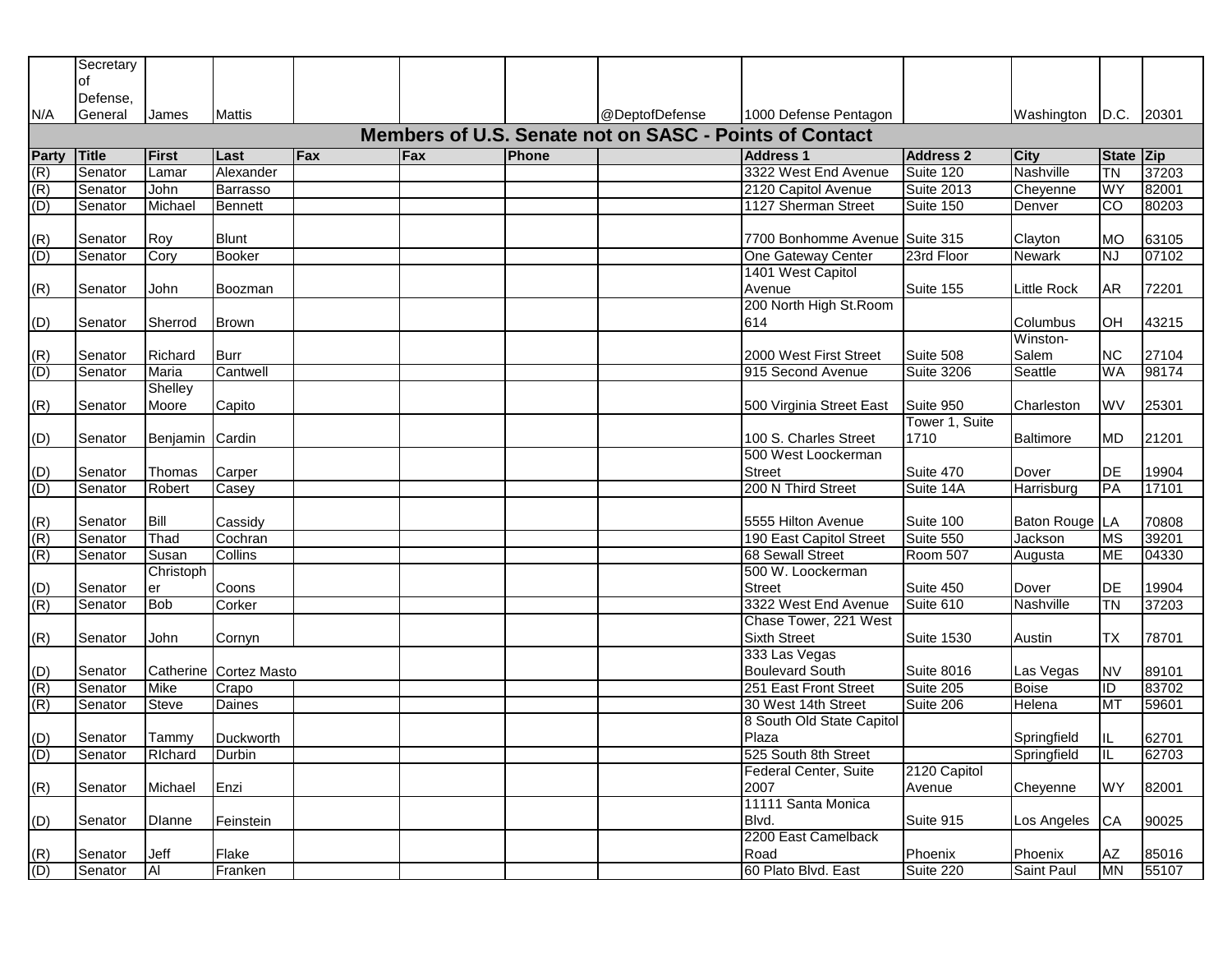| (R)                                                                            | Senator | Cory      | Gardener       |  |  | 1125 17th Street                       | Suite 525                  | Denver           | $\overline{c}$ | 80202 |
|--------------------------------------------------------------------------------|---------|-----------|----------------|--|--|----------------------------------------|----------------------------|------------------|----------------|-------|
|                                                                                |         |           |                |  |  |                                        | 210 Walnut                 |                  |                |       |
|                                                                                | Senator | Chuck     | Grassley       |  |  | 721 Federal Building                   | <b>Street</b>              | Des Moines       | IA             | 50309 |
| $\frac{(R)}{(D)}$                                                              | Senator | Kamala    | Harris         |  |  | 501   Street                           | <b>Suite 7-600</b>         | Sacramento       | CA             | 95814 |
|                                                                                |         | Margaret  |                |  |  |                                        |                            |                  |                |       |
| (D)                                                                            | Senator | Wood      | Hassan         |  |  | 1589 Elm Street                        | <b>Third Floor</b>         | Manchester       | <b>NH</b>      | 03101 |
|                                                                                |         |           |                |  |  |                                        |                            | <b>Salt Lake</b> |                |       |
| (R)                                                                            | Senator | Orinn     | Hatch          |  |  | 125 South State Street                 |                            | City             | <b>UT</b>      | 84138 |
|                                                                                |         |           |                |  |  |                                        | 220 East Rosser            |                  |                |       |
| (D)                                                                            | Senator | Heidi     | Heitkamp       |  |  | 228 Federal Building                   | Avenue                     | <b>Bismarck</b>  | <b>ND</b>      | 58501 |
|                                                                                |         |           |                |  |  |                                        |                            |                  |                |       |
|                                                                                |         |           |                |  |  | Bruce Thompson Federal 400 S. Virginia |                            |                  |                |       |
| (R)                                                                            | Senator | Dean      | Heller         |  |  | <b>Building</b>                        | Street, Suite 738 Reno     |                  | <b>NV</b>      | 89501 |
|                                                                                |         |           |                |  |  |                                        |                            |                  |                |       |
|                                                                                |         |           |                |  |  |                                        | 220 East Rosser            |                  |                |       |
| (R)                                                                            | Senator | John      | Hoeven         |  |  | U.S. Federal Building                  | Avenue, Rm 312 Bismarck    |                  | <b>ND</b>      | 58501 |
|                                                                                |         |           |                |  |  |                                        | 3625                       |                  |                |       |
|                                                                                |         |           |                |  |  |                                        | Cumberland                 |                  |                |       |
| (R)                                                                            | Senator | Johnny    | Isakson        |  |  | One Overton Park                       | Blvd, Suite 970            | Atlanta          | GA             | 30339 |
|                                                                                |         |           |                |  |  | 517 East Wisconsin                     |                            |                  |                |       |
| (R)                                                                            | Senator | Ron       | Johnson        |  |  | Avenue                                 | Suite 408                  | Milwaukee        | WI             | 53202 |
|                                                                                |         |           |                |  |  |                                        |                            |                  |                |       |
| (R)                                                                            | Senator | John      | Kennedy        |  |  | 7932 Wrenwood Blvd                     | Suite A & B                | Baton Rouge   LA |                | 70809 |
|                                                                                |         |           |                |  |  | 1200 Washington                        |                            |                  |                |       |
| (D)                                                                            | Senator | Amy       | Klobuchar      |  |  | Avenue South                           | <b>Room 250</b>            | Minneapolis      | <b>MN</b>      | 55415 |
|                                                                                |         |           |                |  |  | 1015 North Broadway                    |                            | Oklahoma         |                |       |
| (R)                                                                            | Senator | James     | Lankford       |  |  | Avenue                                 | Suite 310                  | City             | OK             | 73102 |
|                                                                                |         |           |                |  |  | 87 State Street, Room                  |                            |                  |                |       |
| (D)                                                                            | Senator | Patrick   | Leahy          |  |  | 338                                    | Room 338                   | Montpelier       | VT             | 05602 |
|                                                                                |         |           |                |  |  |                                        |                            |                  |                |       |
|                                                                                |         |           |                |  |  | Wallace F. Bennett                     | 125 South State, Salt Lake |                  |                |       |
| (R)                                                                            | Senator | Mike      | Lee            |  |  | <b>Federal Building</b>                | <b>Suite 4225</b>          | City             | UT             | 84138 |
|                                                                                |         |           |                |  |  | 900 Pennsylvania                       |                            |                  |                |       |
| (D)                                                                            | Senator | Joe       | Manchin        |  |  | Avenue                                 | Suite 629                  | Charleston       | WV             | 25302 |
|                                                                                |         |           |                |  |  |                                        | 15 New Sudbury             |                  |                |       |
| $\begin{array}{c} \n\overline{D} \\ \overline{D} \\ \overline{D}\n\end{array}$ | Senator | Edward    | Markey         |  |  | 975 JFK Federal Building               | Street                     | <b>Boston</b>    | MA             | 02203 |
|                                                                                | Senator | Mitch     | McConnell      |  |  | 601 W. Broadway                        | Room630                    | Louisville       | KY             | 40202 |
|                                                                                | Senator | Robert    | Menendez       |  |  | One Gateway Center                     | <b>Suite 1100</b>          | Newark           | <b>NJ</b>      | 07102 |
|                                                                                | Senator | Jeff      | <b>Merkley</b> |  |  | 161 High Street SE                     | Suite 250                  | Salem            | OR             | 97301 |
|                                                                                |         |           |                |  |  |                                        | Building 200,              |                  |                |       |
| $\frac{(R)}{(R)}$                                                              | Senator | Jerry     | Moran          |  |  | 3450 N Rock Rd                         | Suite 209                  | Wlchita          | KS             | 67226 |
|                                                                                | Senator | Lisa      | Murkowski      |  |  | 800 Glacier Avenue                     | Suite 101                  | Juneau           | AK             | 99801 |
|                                                                                |         |           |                |  |  |                                        | 120 Huyshope               |                  |                |       |
|                                                                                |         | Christoph |                |  |  |                                        | Avenue, Suite              |                  |                |       |
| $\frac{(D)}{(D)}$                                                              | Senator | er        | Murphy         |  |  | <b>Colt Gateway</b>                    | 401                        | Hartford         | <b>CT</b>      | 06106 |
|                                                                                | Senator | Patty     | Murray         |  |  | 950 Pacific Avenue                     | Suite 650                  | Tacoma           | <b>WA</b>      | 98402 |
|                                                                                |         |           |                |  |  |                                        |                            | <b>Bowling</b>   |                |       |
| $\frac{(R)}{(R)}$                                                              | Senator | Rand      | Paul           |  |  | 1029 State Street                      |                            | Green            | KY             | 42101 |
|                                                                                | Senator | Robert    | <b>Portman</b> |  |  | 37 West Broad Street                   | <b>Room 300</b>            | Columbus         | <b>OH</b>      | 43215 |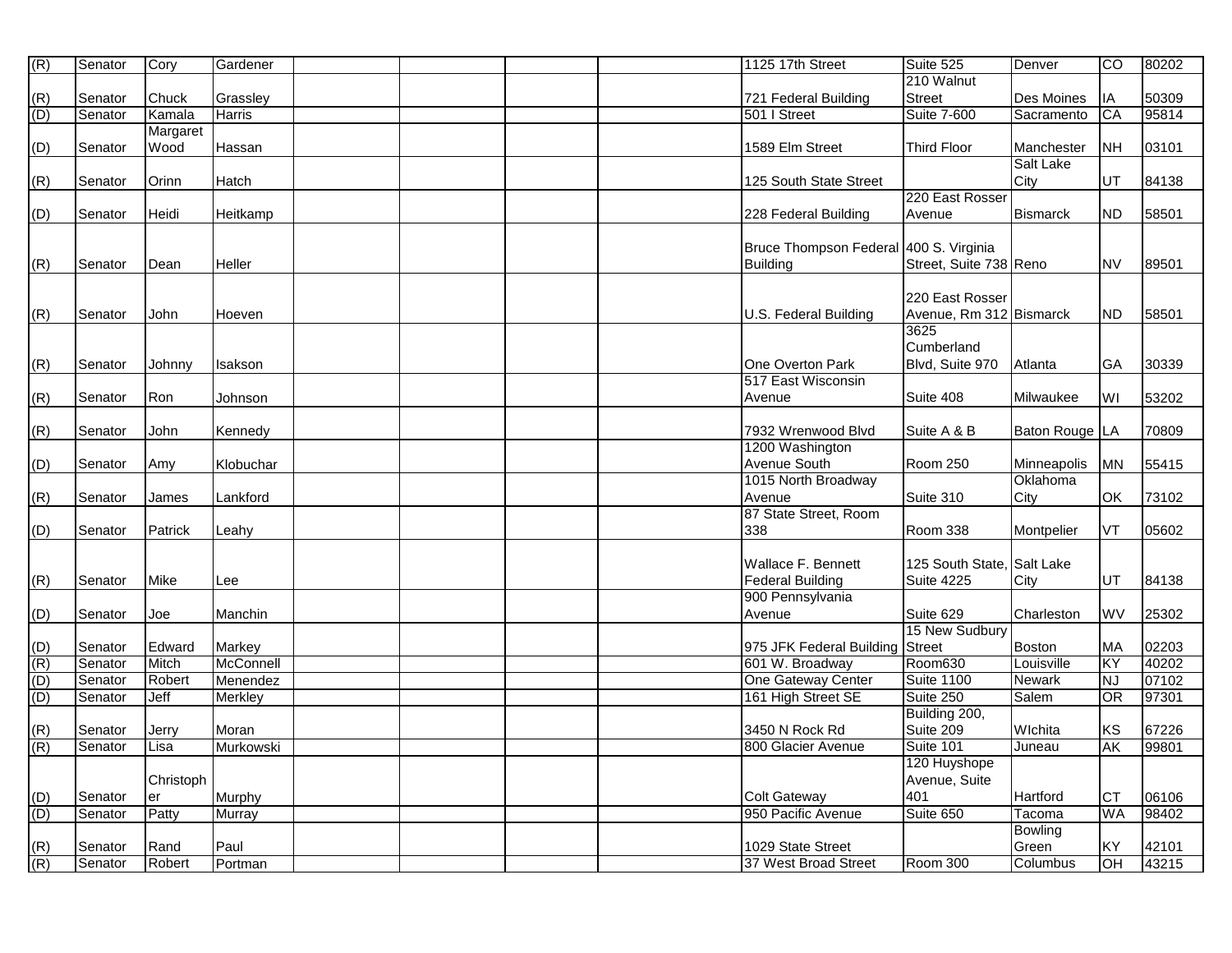|                                                                                                                 |                  |                |              |     |     |              |                                            | 350 North 9th Street,         |                   |                    |                |       |
|-----------------------------------------------------------------------------------------------------------------|------------------|----------------|--------------|-----|-----|--------------|--------------------------------------------|-------------------------------|-------------------|--------------------|----------------|-------|
| (R)                                                                                                             | Senator          | James          | <b>Risch</b> |     |     |              |                                            | Suite 302                     | Suite 302         | <b>Boise</b>       | ID             | 83702 |
|                                                                                                                 |                  |                |              |     |     |              |                                            |                               |                   |                    |                |       |
|                                                                                                                 |                  |                |              |     |     |              |                                            | <b>Frank Carlson Federal</b>  | 444 SE Quincy,    |                    |                |       |
| (R)                                                                                                             | Senator          | Pat            | Roberts      |     |     |              |                                            | Bldg.                         | <b>Room 392</b>   | Topeka             | <b>KS</b>      | 66683 |
|                                                                                                                 |                  |                |              |     |     |              |                                            |                               |                   |                    |                |       |
| (R)                                                                                                             | Senator          | Marco          | Rubio        |     |     |              |                                            | 402 South Monroe Street       | Suite 2105E       | Tallahassee        | FL             | 32399 |
|                                                                                                                 |                  |                |              |     |     |              |                                            | 1 Church Street, 3rd          |                   |                    |                |       |
|                                                                                                                 | Senator          | <b>Bernie</b>  | Sanders      |     |     |              |                                            | Floor                         |                   | Burlington         | VT             | 05401 |
|                                                                                                                 | Senator          | <b>Brian</b>   | Schatz       |     |     |              |                                            | 300 Ala Moana Blvd.           | Room 7-212        | Honolulu           | HI             | 96850 |
|                                                                                                                 | Senator          | Charles        | Schumer      |     |     |              |                                            | Leo O'Brien Building          | Room 420          | Albany             | NY             | 12207 |
| $\frac{1}{2}$ $\frac{1}{2}$ $\frac{1}{2}$ $\frac{1}{2}$ $\frac{1}{2}$ $\frac{1}{2}$ $\frac{1}{2}$ $\frac{1}{2}$ | Senator          | Tim            | Scott        |     |     |              |                                            | 1901 Main Street              | <b>Suite 1425</b> | Columbia           | <b>SC</b>      | 29201 |
|                                                                                                                 |                  |                |              |     |     |              |                                            |                               | 15 Lee Street,    |                    |                |       |
| (R)                                                                                                             | Senator          | Richard        | Shelby       |     |     |              |                                            | <b>FMJ Federal Courthouse</b> | Suite 208         | Montgomery         | <b>AL</b>      | 36104 |
|                                                                                                                 |                  |                |              |     |     |              |                                            | 221 W. Lake Lansing           |                   |                    |                |       |
|                                                                                                                 | Senator          | Debbie         | Stabenow     |     |     |              |                                            | Road                          | Suite 100         | East Lansing MI    |                | 48823 |
| $\frac{(D)}{(D)}$                                                                                               | Senator          | <b>Baldwin</b> | Tammy        |     |     |              |                                            | 30 West Mifflin Street        | Suite 700         | Madison            | WI             | 53703 |
|                                                                                                                 |                  |                |              |     |     |              |                                            |                               | 208 N Montana     |                    |                |       |
|                                                                                                                 |                  |                |              |     |     |              |                                            |                               | Avenue, Suite     |                    |                |       |
|                                                                                                                 | Senator          | Jon            | Tester       |     |     |              |                                            | Capital One Center            | 202               | Helena             | MT             | 59601 |
| $\frac{(D)}{(R)}$                                                                                               | Senator          | John           | Thune        |     |     |              |                                            | 5015 South Bur Oak            |                   | <b>Sioux Falls</b> | <b>SD</b>      | 57108 |
|                                                                                                                 |                  |                |              |     |     |              |                                            |                               | 228 Walnut        |                    |                |       |
|                                                                                                                 |                  |                |              |     |     |              |                                            | <b>United States Federal</b>  | Street, Suite     |                    |                |       |
| (R)                                                                                                             | Senator          | Patrick        | Toomey       |     |     |              |                                            | <b>Building</b>               | 1104              | Harrisburg         | PA             | 17101 |
|                                                                                                                 |                  |                |              |     |     |              |                                            |                               |                   |                    |                |       |
| (D)                                                                                                             | Senator          | Tom            | Udall        |     |     |              |                                            | 120 South Federal Place       | Suite 302         | Santa Fe           | <b>NM</b>      | 87501 |
|                                                                                                                 |                  | Christoph      |              |     |     |              |                                            |                               |                   |                    |                |       |
|                                                                                                                 | Senator          | er             | Van Hollen   |     |     |              |                                            | 60 West Street                | Suite 107         | Annapolis          | MD             | 21401 |
|                                                                                                                 | Senator          | <b>Mark</b>    | Warner       |     |     |              |                                            | 919 E. Main Street            | Suite 630         | Richmond           | VA             | 23219 |
|                                                                                                                 | Senator          | Sheldon        | Whitehouse   |     |     |              |                                            | 170 Westminster Street        | Suite 200         | Providence         | R <sub>1</sub> | 02903 |
|                                                                                                                 | Senator          | Ron            | Wyden        |     |     |              |                                            | 707 13th Street               | SE, Suite 285     | Salem              | OR             | 97301 |
|                                                                                                                 | Senator          | Todd           | Young        |     |     |              |                                            | 46 East Ohio Street           | Suite 462         | Indianapolis       | <b>IIN</b>     | 46204 |
|                                                                                                                 |                  |                |              |     |     |              | <b>Other Officials - Points of Contact</b> |                               |                   |                    |                |       |
| <b>Party</b>                                                                                                    | <b>Title</b>     | <b>First</b>   | Last         | Fax | Fax | <b>Phone</b> | <b>Twitter</b>                             | <b>Address 1</b>              | <b>Address 2</b>  | <b>City</b>        | State Zip      |       |
|                                                                                                                 |                  |                |              |     |     |              |                                            |                               | 1600              |                    |                |       |
|                                                                                                                 |                  |                |              |     |     |              |                                            |                               | Pennsylvania      |                    |                |       |
| (R)                                                                                                             | President Donald |                | Trump        |     |     |              |                                            | The White House               | Avenue NW         | Washington         | D.C.           | 20500 |
|                                                                                                                 | Represent        |                |              |     |     |              |                                            | 9009 Mountain Ridge           | Austin Building,  |                    |                |       |
| (R)                                                                                                             | ative            | Michael        | McCaul       |     |     |              |                                            | Drive                         | Suite 230         | Austin             | ТX             | 78759 |
|                                                                                                                 | Represent        |                |              |     |     |              |                                            |                               |                   |                    |                |       |
| (R)                                                                                                             | ative            | Devin          | <b>Nunes</b> |     |     |              |                                            | 264 Clovis Avenue             | Suite 206         | Clovis             | CA             | 93612 |
|                                                                                                                 | Represent        |                |              |     |     |              |                                            |                               |                   |                    |                |       |
| (R)                                                                                                             | ative            | Lamar          | Smith        |     |     |              |                                            | 2211 South IH-35              | Suite 106         | Austin             | YΧ             | 78741 |
|                                                                                                                 | Represent        |                |              |     |     |              |                                            |                               |                   |                    |                |       |
| (R)                                                                                                             | ative            | Mac            | Thornberry   |     |     |              |                                            | 2525 Kell East Blvd.          |                   | Wichita Falls      | ТX             | 76308 |
|                                                                                                                 | Represent        |                |              |     |     |              |                                            |                               |                   |                    |                |       |
| (R)                                                                                                             | ative            | Greg           | Walden       |     |     |              |                                            | 1051 NW Bond Street           | Suite 400         | <b>Bend</b>        | <b>OR</b>      | 97701 |
|                                                                                                                 |                  |                |              |     |     |              |                                            |                               |                   |                    |                |       |